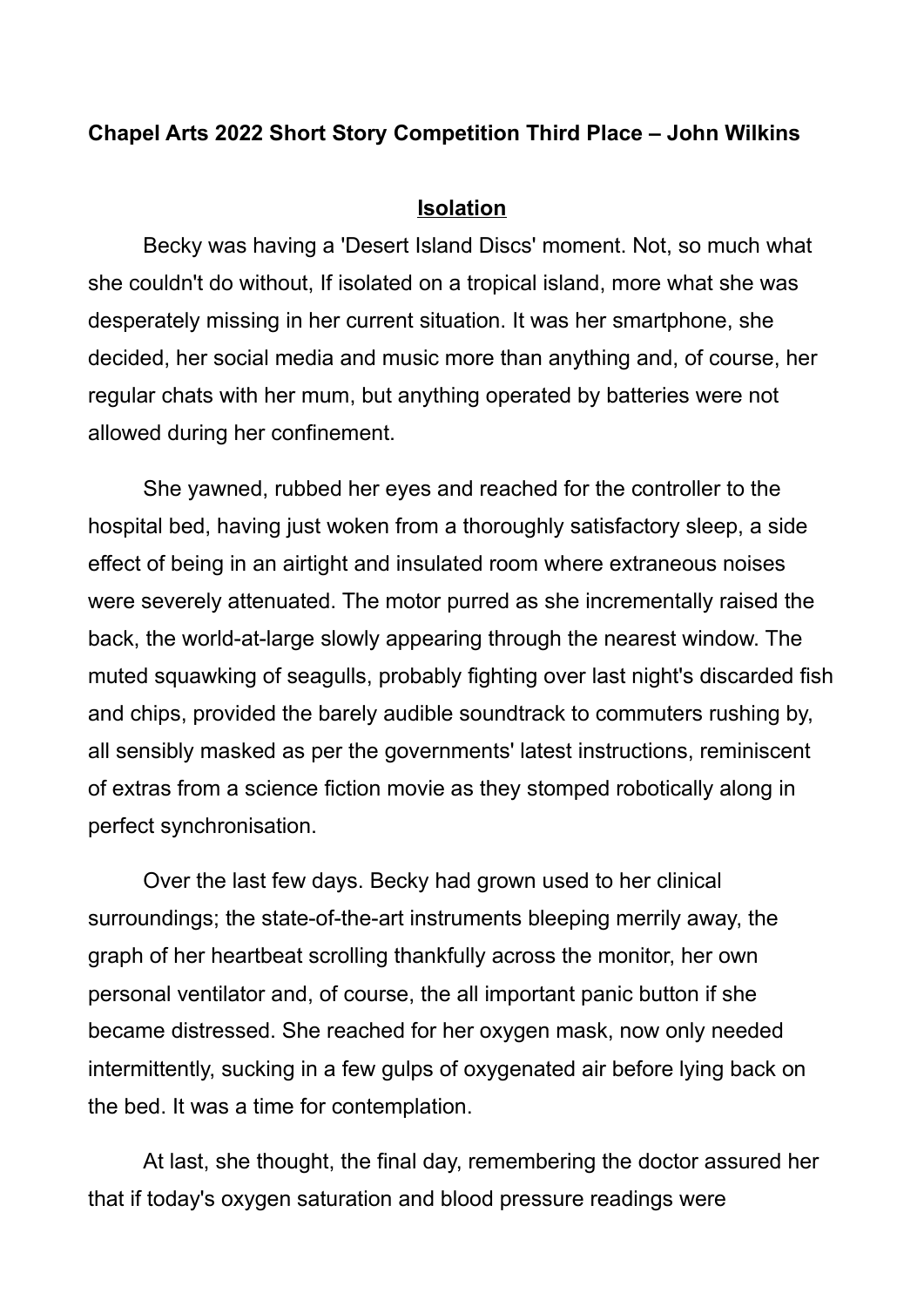satisfactory and the latest blood tests clear she would be allowed to go home. Almost all her holiday had been spent cocooned inside this bubble, the first few days on a ventilator and then in recovery as the pains in her chest and headaches gradually diminished.

Alone in this sterile environment, Becky had been admonishing herself during the hours of daylight. She realised it was all her own fault, having listened to the lectures; follow the science, adhere to the rules, consider your and everyone else's health. Even the graphs showed there were still people, often young healthy people like herself, who succumbed, those who couldn't, or selfishly wouldn't, follow the most basic of instructions. It was hard to believe that she, a science graduate with a first class degree, became one of them.

The handsome instructor called Conor had distracted her, and probably a few more in the class too. The man had fended her off, of course. but with the half-hearted finesse of an England test batman, but she had taken that as a green light as they were, after all, only taking a leisure course at the local sports centre. Impatience cast it's spell and Becky ignored all the good advice, putting herself at risk to race back before the others so she could have time with him on her own. The diagnosis meant that the second half of her holiday by the seaside had been spent locked up like a prisoner in these laboratory conditions, with no contact with anyone but the nurses and doctors and no option but to comply.

Becky hadn't read for years, too busy partying and enjoying life, but a small library of books were available, obviously chosen by someone both academic and discerning, including older classics by famous authors; Dickens, Fitzgerald, Hardy and even '20,000 Leagues Under The Sea', her childhood favourite by Jules Veme. She had nothing else to do, being cooped up in this sterile bubble, so reading had become an enjoyable experience again. She still craved social contact, even someone to discuss the books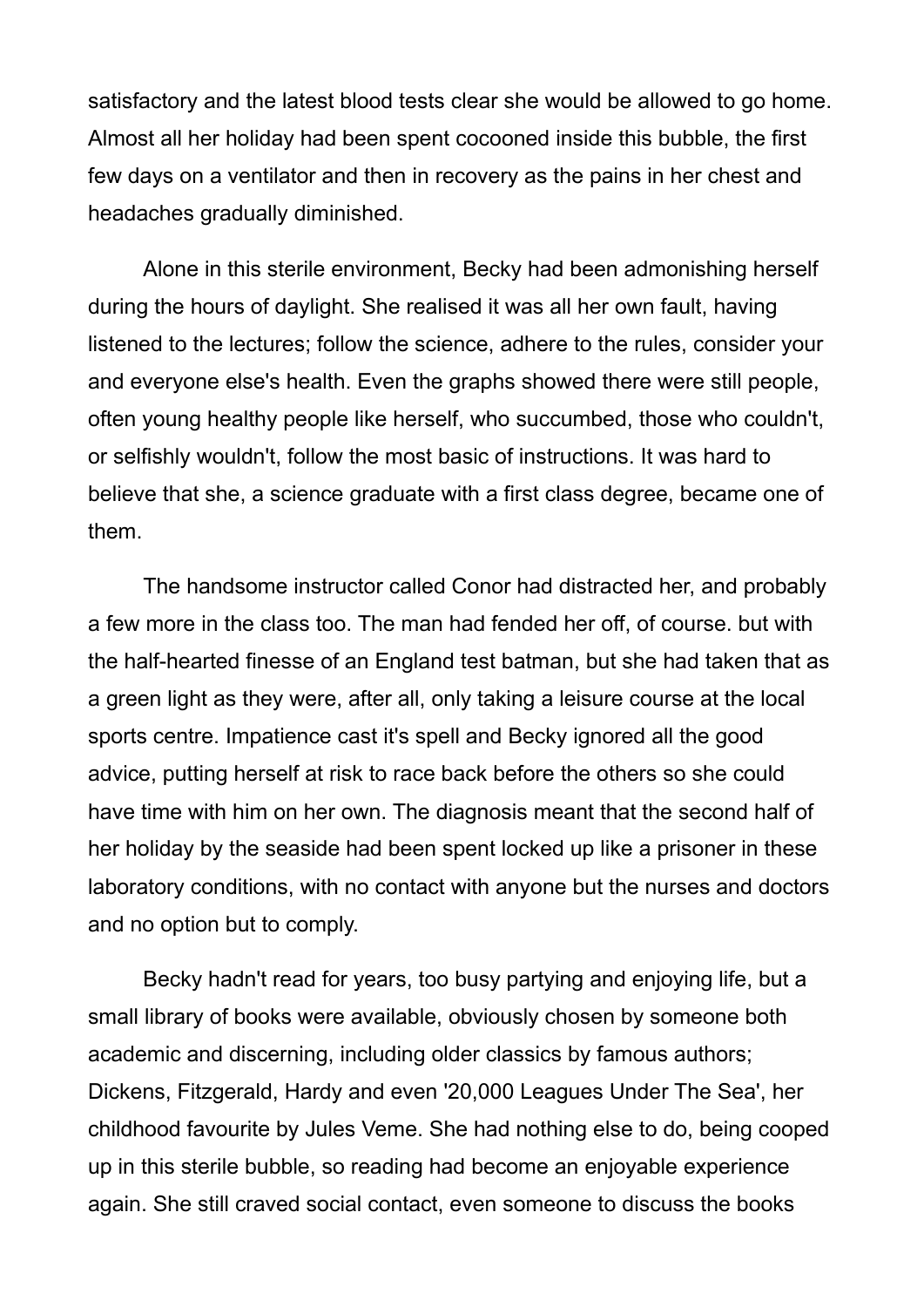with, her friends and family, perhaps even Conor, if she hadn't missed the boat by now.

The doctor arrived through the pressurised door, standing at the end other bed and stationed several metres away, like Becky following the latest rules by wearing a face mask. What did her father always say, 'Shutting the barn door after the horse had bolted ', and shivered at the thought.

"All the readings and tests look good so you can go home, Becky. You were lucky, you know, if you hadn't been so close to this new facility it may have been a different story," the doctor explained seriously, the instruments pinging to seemingly emphasise his point.

"I know, I was very reckless." Becky agreed.

He continued, "Remember, you're not completely out of-the woods, as full recovery takes time. You'll probably be lacking in energy, even breathless sometimes, so it's important you take it easy for a while."

"I understand, and I'll follow your advice. Thank you doctor."

Becky breathed in the cool, fresh air as she left the hospital, her senses vibrant, welcoming even the squealing of excited children on the nearby beach and clattering from the adjacent building site. Her mother was waiting outside to drive her home, standing by the gate and talking to Conor. She felt her face colour with embarrassment. He had obviously already made acquaintance with her mum and stood back politely while they tearfully hugged.

"Conor explained what happened and how serious it was, Becky," she said sadly.

"Yes, I should have listened to what he taught me," she replied, smiling towards him.